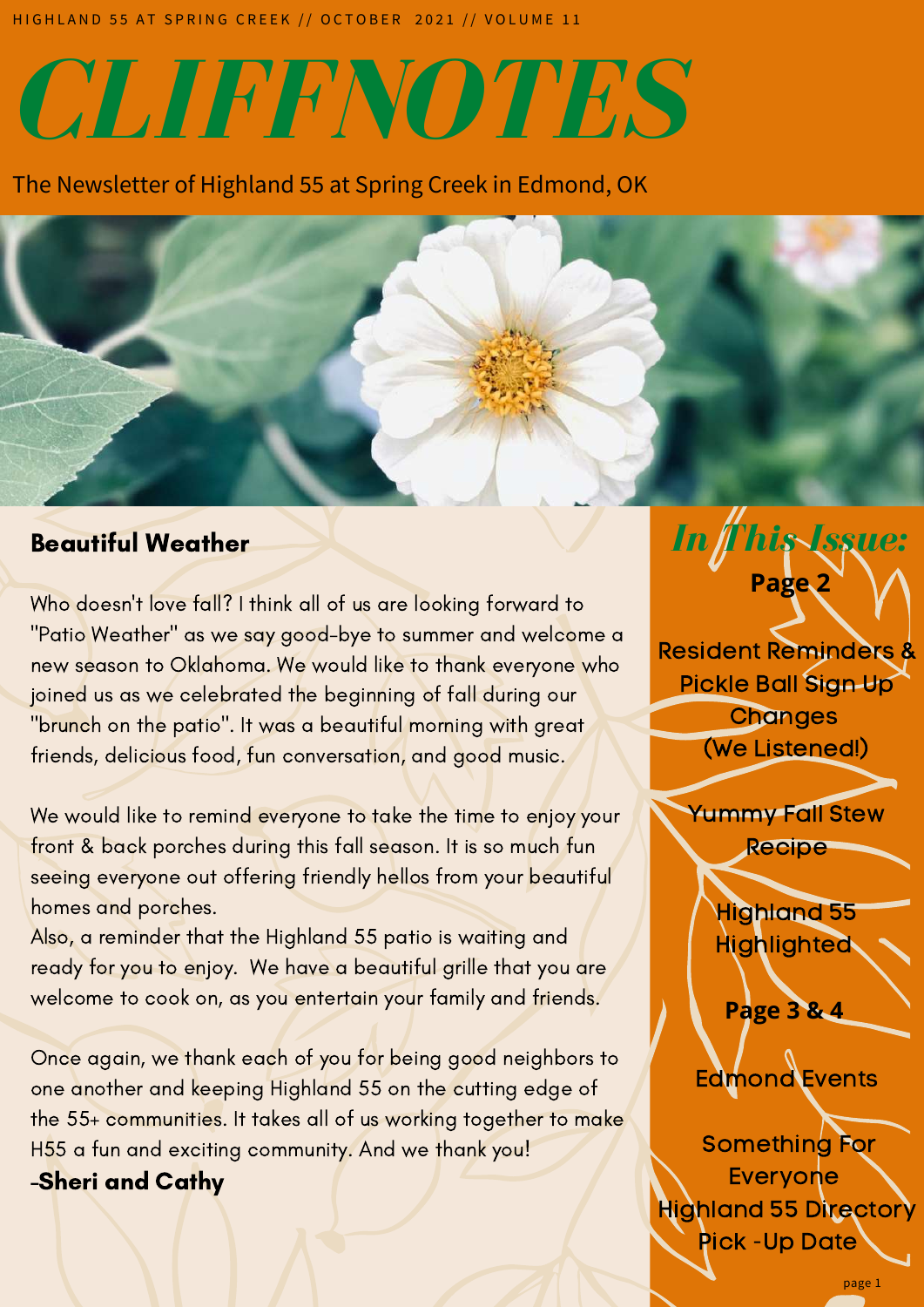### REMINDERS FOR ALL OF US....

\*Please don't forget to pick up after your pets. Keep our community clean.

\*Dogs must ALWAYS be on a leash.

\*Pets are welcome on the porches at the H55 clubhouse.

\*The H55 newsletter is always available online at Highland55.com

\*Please use the north door for access (across from the mailboxes) to the Clubhouse when the office is closed.

\*Lost and Found Cathy has a small basket in her office with some items left in the Clubhouse.

#### \***Be Considerate, Be Kind & Be On Time.**

If you are attending any class at H55 please allow yourself enough time to be ready to begin class ON TIME. REMEMBER, THE WARM UP IS THE MOST IMPORTANT PART OF ANY EXERCISE CLASS!

\*Due to popular demand, and to be considerate neighbors our pickle ball court can only be reserved in hour and 1/2 time slots. Only exceptions is for a party. Thank you!!

## **With cooler weather on the way we thought a Beef Stew recipe would be perfect! Enjoy!**

#### **INGREDIENTS**

1/4 cup all-purpose flour Salt and pepper, to taste pound beef stewing meat, trimmed and cut into inch cubes medium onion, peeled and chopped teaspoons avocado oil (or vegetable oil) tablespoons red wine vinegar cup red wine 1/2 cups beef broth bay leaves teaspoons salt medium carrots, peeled and cut into 1/4-inch rounds large potatoes, peeled and cut into 3/4-inch cubes

#### **INSTRUCTIONS**

- 1.Pat the beef dry with a paper towel and season it with salt and pepper. Place the flour in a bowl, add the seasoned beef pieces, and toss to coat. Shake off any excess flour.
- 2. Heat 3 tablespoons of oil in a large stew pot until it's nice and hot. Add the beef pieces in a single layer. Make sure they don't touch each other (you may have to work in batches).
- Brown on all sides, about 5 minutes.
	- 3.Remove the beef pieces and set aside. Add the onion and sauté until translucent (you may need some additional oil or a splash of beef broth if your pan is too dry). Add the red wine
- and vinegar and scrape the bottom of the pan to get all the beef bits up.
- 4.Add the beef, beef broth, bay leaves, and salt and pepper to the pot and bring to a boil, then reduce to simmer. Cover and cook about 1.5 hours until the beef is tender.
- Add the potatoes and carrots, cover and simmer until vegetables are cooked, about 30 5. more minutes. Season with more salt and pepper if desired. Serve!

## THANK YOU TO THE Edmond Chamber of Commerce for highlighting Highland 55 ON THEIR FACEBOOK PAGE!

ED Edmond Chamber of Commerce Sep  $14 \cdot \odot$ 

Congratulations to Highland 55 at Spring Creek for opening the final phase of their active adult 55+ luxury rental community! We are thrilled to welcome them to Edmond and look forward to watching their community grow. Learn more about their social- and active-lifestyle luxury rentals at Highland55.com 全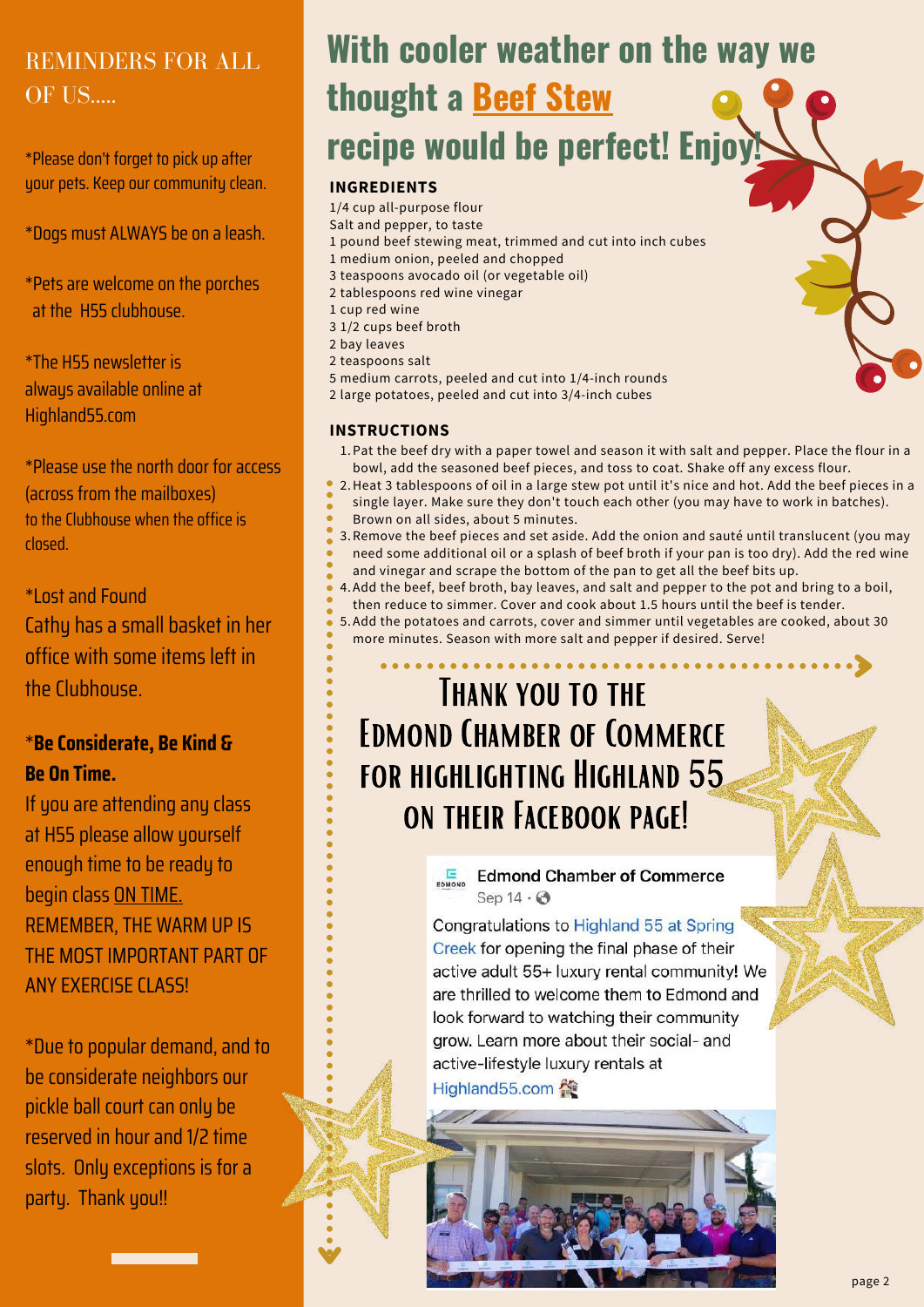All of the happenings for the LAST VIBES of the 2021 season on **Thursday, October 7th!!!! Gather in Downtown Edmond for an** evening of community & creativity!



1884 (Railyard)- David Padgett A Chick that Knitz- Erin Latham A Chick that Knitz- Tammy Pelfry Around the Corner-Trayson Connor Bison Creek- Marie Kash Weltzheimer Bison Creek- Jim Weaver Blocworks- Shelby Mae Blocworks- Amy Foster Broadway Antiques- Chris Cargill Cafe Evoke- Lori Dickinson Black Cafe Evoke- Polly Sharp Commonplace Books- Morgan Harvey Commonplace Books- Rae Stone Edmond Fine Arts- Lezley Lynch Edmond Fine Arts- Kim Pagonis Edmond Railvard- Dan Reyna

Frenzy Brewing- Ryan Day Lulu & Lo's- Janet Funk Othellos- Kim Harrison Othellos- Kelly Killough Plant- Shelly Presley Shattered Cell Solutions- Matthew Nelson Silver Leaf Gems- Silver Leaf Gems Small Architects- Jennifer Cocoma Hustis Spinal Care Associates- Calli Heflin Spinal Care Associates- Joshua Garrett Sterlings Home- Sheryl McLain The Mule Edmond- Katie Godfrey The Patriarch- Just Two Sisters in OK Urban Agrarian- Cindy Guthrie Urban Okie Home Shop- Emily Winkeljohn Urban Retreat Salon-Natalie Blggs

## **VIBES PERFORMING ARTISTS**

Jane Mays & The Minnie Funk Band -Corner of Hurd & Broadway Ciara Brooke- SE Corner of Main & Broadway Sylph Dancer- Micah Wylie- NW Corner of 1st & Broadway Studio J Dance Group- In front of Vault 405e 6:00-8:15 Kentucky Daisy- NW Corner of Campbell & Broadway Nick Massey- Patio at the Edmond Railyard

#### **MORE LIVE PERFORMANCES**

Joseph Messick at Commonplace The Brave Amigos at Frenzy Brewing Isaac McClung at The Patriarch Vearl T at Plant

#### **BUSINESS SPECIALS**

Bison Creek- & in-store specials Bison Creek- & III-stole Speeling<br>Edmond Fine Arts- Gallery Opening<br>Edmond Mule- WanderFolk Spirits<br>Ellis Island- Extended Happy Hour Lulu & Lo's- 20% off one item

Silver Leaf Gems- special sale items<br>Spinal Care- Free Waters, Snow Cones<br>Urban Okie- 10% off everything in store

## FOOD & DRIN

1884- Edmond Railyard Blue J's Rockin Grill- Railyard Cafe Evoke- 1st & Broadway Cities Ice Cream- Edmond Railyard Downtown Nutrition- Campbell Ellis Island- Campbell Corner 1 nzy Brewing-W. Broadway Gogi Go!- Edmond Railyard Hott Winas- Edmond Railyard Cuk City . izza- Edmond Railyard

Othellos-Main & Broadway Plant- Edmond Railyard Railyard Pie- Edmond Railyard Summer Moon- Edmond Railyard Sunnyside Diner- 2nd & Broadway Taqueria el Camino- Edmond Railyard The Blues & Jazz Cafe-Main & Broadway The Mule- 1st & Broadway The Patriarch- Edwards St. Urban Agrarian-Main & Broadway

#### **SPECIAL EVENT:** THE EDMOND RAILYARD 1ST ANNIVERSARY CELEBRATION

loin the Railyerd resteurants in celebrating their 1st year of business with tood & arink specials during the night of VIBES!